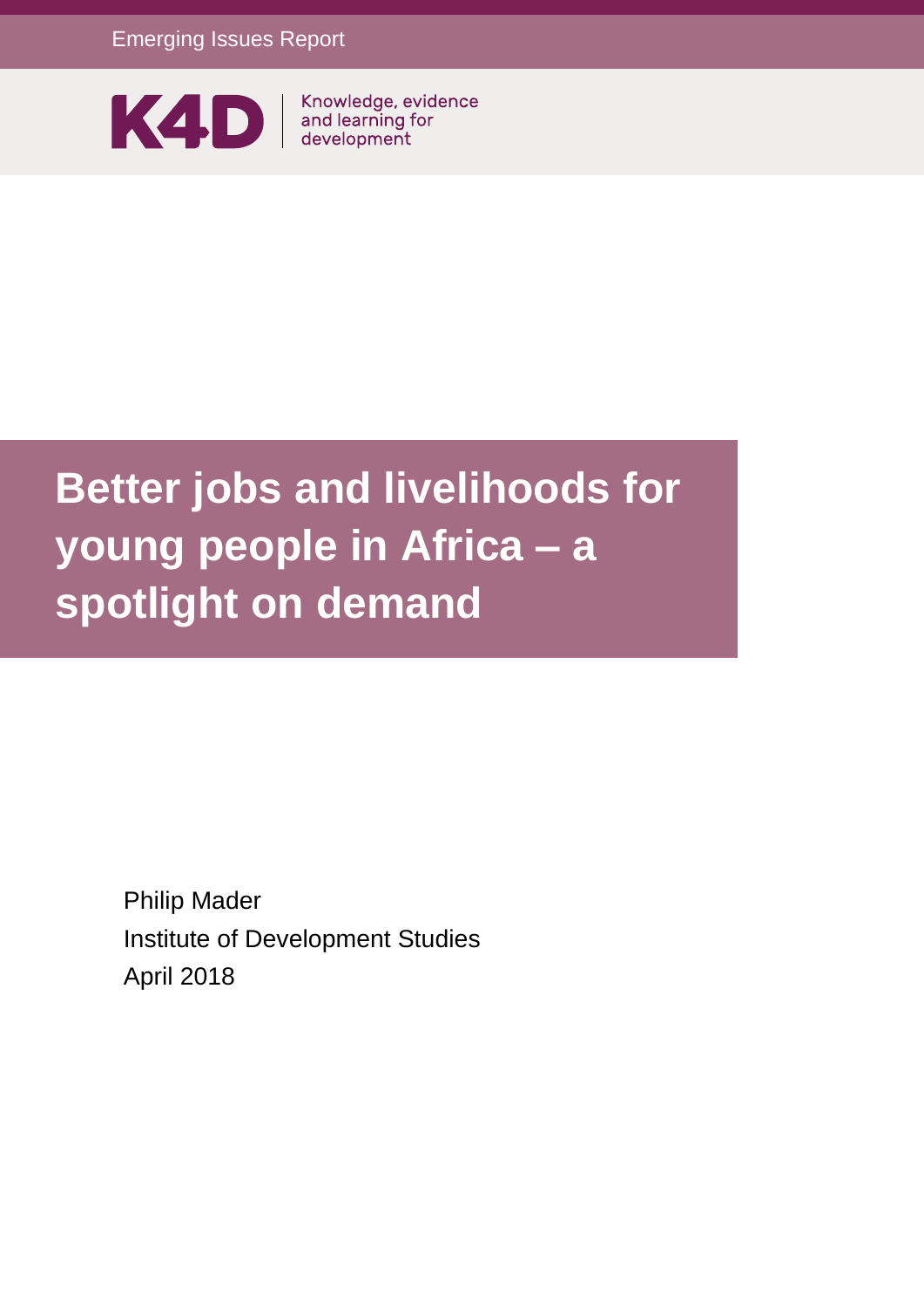#### **About this report**

The K4D Emerging Issues report series highlights research and emerging evidence to policy-makers to help inform policies that are more resilient to the future. K4D staff researchers work with thematic experts and DFID to identify where new or emerging research can inform and influence policy. This report is based on five days of desk-based research and builds on other research carried out within the IDS Youth Employment and Politics theme. It draws on insights from work by Justin Flynn, Marjoke Oosterom, Santiago Ripoll, and Dr Jim Sumberg.

K4D services are provided by a consortium of leading organisations working in international development, led by the Institute of Development Studies (IDS), with Education Development Trust, Itad, University of Leeds Nuffield Centre for International Health and Development, Liverpool School of Tropical Medicine (LSTM), University of Birmingham International Development Department (IDD) and the University of Manchester Humanitarian and Conflict Response Institute (HCRI).

For any enquiries, please contact helpdesk@k4d.info.

#### **Acknowledgements**

We would like to thank Dr Jim Sumberg, Hannah Corbett and Richard Jolly, who provided advice and guidance on the development of this report, and Mariah Cannon (IDS) for additional support in the preparation of this report. The content of the report does not necessarily reflect the opinions of any of the experts consulted.

#### **Suggested citation**

Mader, P. (2018). *Better jobs and livelihoods for young people in Africa – a spotlight on demand.* K4D Emerging Issues Report. Brighton, UK: Institute of Development Studies.

### **Copyright**

This report was prepared for the UK Government's Department for International Development (DFID) and its partners in support of pro-poor programmes. It is licensed for non-commercial purposes only. K4D cannot be held responsible for errors or any consequences arising from the use of information contained in this report. Any views and opinions expressed do not necessarily reflect those of DFID, K4D or any other contributing organisation. © DFID - Crown copyright 2018.

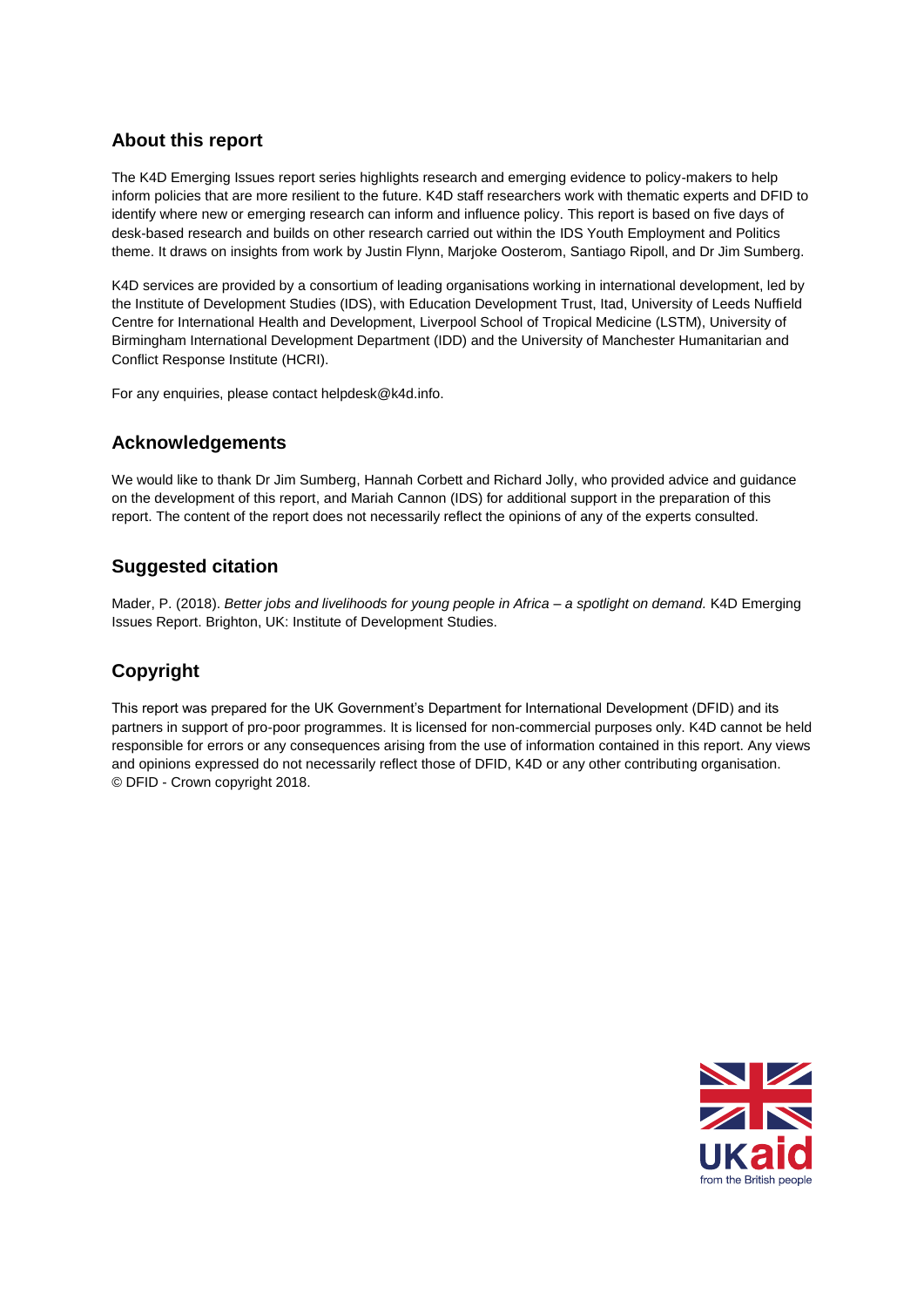# **Contents**

| 2. |  |
|----|--|
| 3. |  |
|    |  |
|    |  |
|    |  |
|    |  |
| 4. |  |
|    |  |
|    |  |
| 5. |  |
|    |  |
| 6. |  |
|    |  |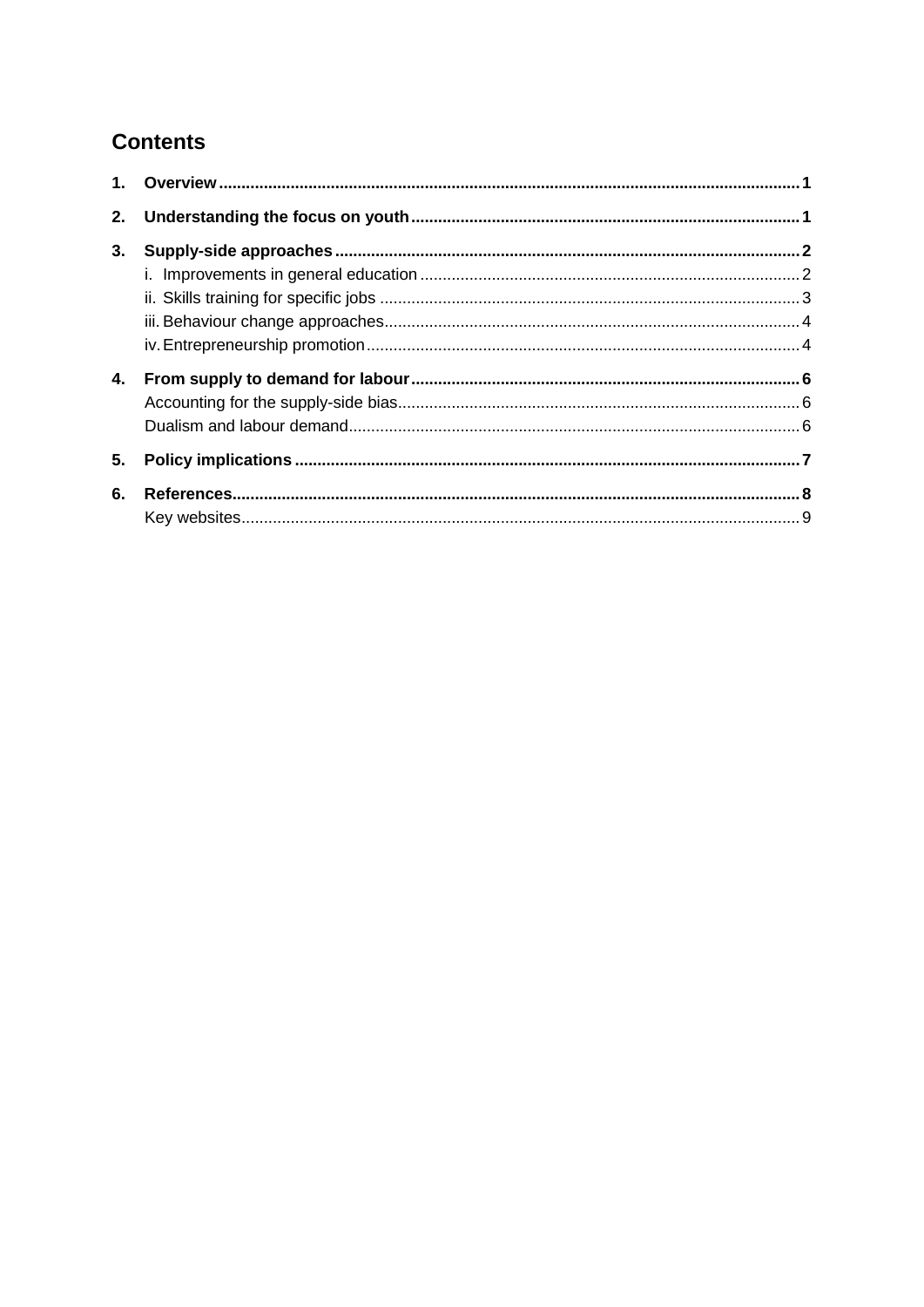# <span id="page-3-0"></span>**1. Overview**

If young people in Africa are to find jobs, policies must focus on creating many more opportunities for young people to gain work. The key problem is not an inappropriate supply of young people's labour to labour markets, but an insufficient demand for what young people have, or could have, to offer.

- The policy focus on youth employment arises from concerns around violence and missed economic opportunities, but "youth" are a poorly defined and heterogeneous demographic.
- What is clear from numerous empirical studies on young people's engagement with work in Africa is that they do not generally lack the skills or education to work, nor are idle by choice. Young Africans are better educated than ever before and actively seeking jobs.
- As policymakers increasingly recognise, the provision of opportunities to work is the main challenge. New and more effective policy directions are needed to create and reimagine livelihood opportunities in environments in which paid work remains limited.
- Sustainably addressing youth un/underemployment in Africa depends on rethinking employment in favour of demand-oriented policies that create more jobs (as well as rethinking welfare systems and trade policies), rather than focusing on producing ever better job-seekers.

# <span id="page-3-1"></span>**2. Understanding the focus on youth**

The focus on 'youth' as a category has arisen from two interlinked policy concerns. On the one hand, idleness among young people is seen as a missed opportunity for development. Young people are seen as a potentially transformative force for African economies, if the "demographic dividend" can be harnessed. Das Gupta et al., (2014) estimate that the "combined demographic dividends could be enormous: at least \$500 billion a year, equal to about one third of the region's current GDP, for as many as 30 years".

On the other hand, idle young people are branded a security threat: not only tending to migrate out of underdevelopment, but also representing security problems for their own societies (Oosterom, 2018, pp. 9-11). UNDP (2014, p. 22) states that: "marginalized youth who lack economic livelihoods and employment opportunities may be prone to become attracted to illicit sectors, organized crime and gang associations or piracy" as well as "ideologically-driven groups associated with radicalization, violence and extremism."

Yet youth or young people are anything but a self-evident group (Flynn, Mader, Oosterom & Ripoll, 2017, pp. 12-14). Even more than 'women' or 'ethnic minorities', 'youth' are heterogeneous and it is often unclear to whom the 'youth' label applies (see Fig. 1). The United Nations (UN) generally defines youth as 15 to 24, but also sometimes as up to 32 years of age: different UN organisations use different age ranges, for example 15-32 (UN Habitat), 15-24 for 'youth' and 10-24 for 'young people' (Das Gupta et al., 2014). The UNDP Youth Strategy focuses mainly on youth aged 15-24, though it extends its strategy to groups aged up to 25, 30, and sometimes even up to 35 years of age in exceptional circumstances. The African Union, meanwhile, understands anyone between 15 and 35 to be youth. Different African countries also use different age ranges.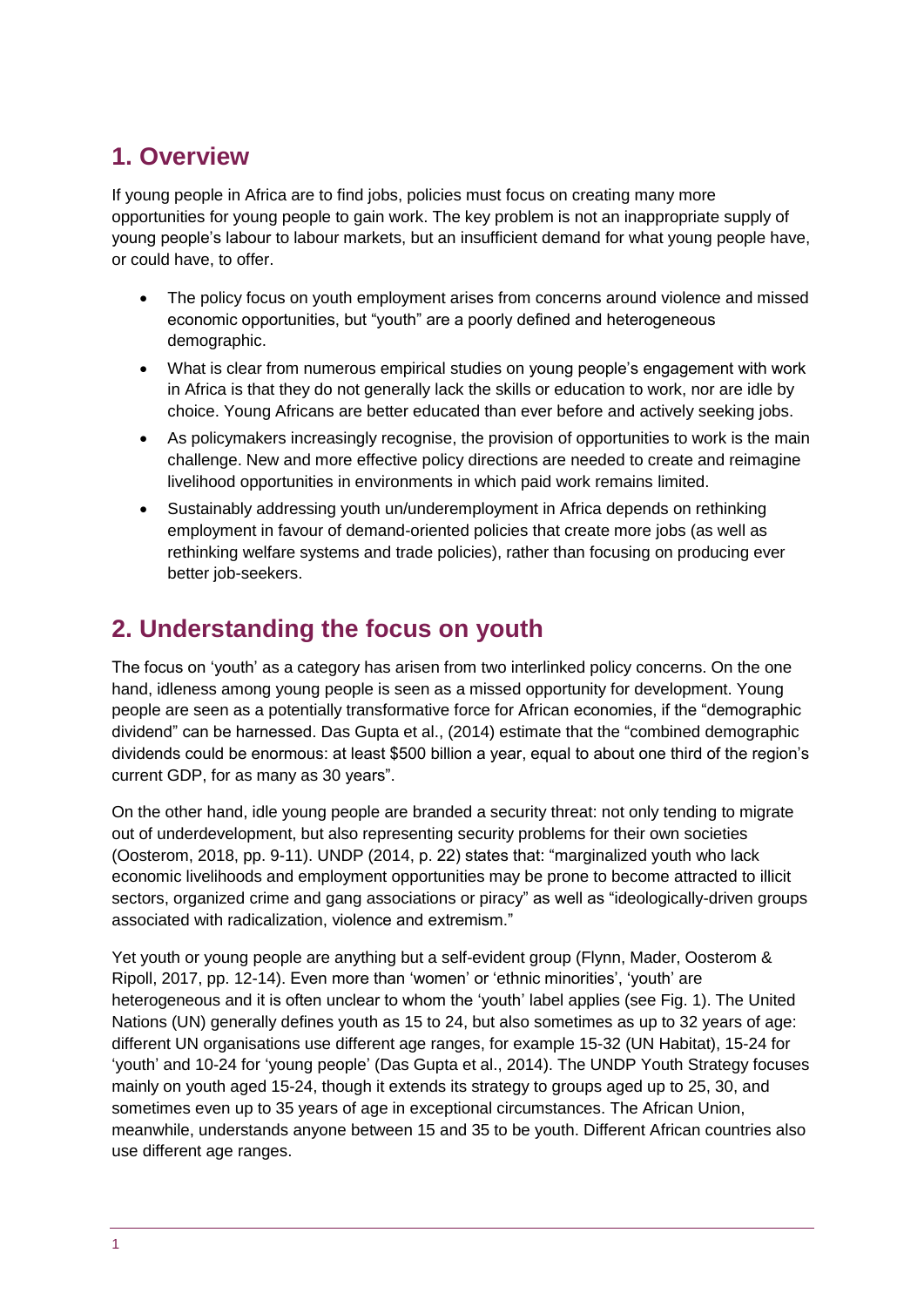

Fig. 1: Different age ranges for 'youth' (source: Flynn et al., 2017, p. 14)

Moreover, given that an estimated three quarters of Africa's population are under 35, and that 40 per cent of the population is between the ages of 15 and 35, it is not clear on what basis policies and programmes hope to specifically target a separate 'youth' population. 'Youth' may not be much of a relevant unifier. Policies that tackle 'youth' employment often are directed at young men, and moreover, the labels 'youth' and 'youths' themselves suggest a different gender than 'young men *and* women'.

Not least because of intersecting identities, the 'youth' category might misinform policy development if it falsely suggests homogeneity and distracts from more meaningful identity markers and relative positionalities, such as gender, place, ethnic privilege, and economic class.

# <span id="page-4-0"></span>**3. Supply-side approaches**

This section outlines four types of supply-side focused activities in relation to youth employment interventions and how the problem of insufficient demand is manifested in each case.

## <span id="page-4-1"></span>**i. Improvements in general education**

With vastly expanded access to education, Africa's current young generation is better-qualified than any before it. Although secondary education has often lagged behind, most countries in sub-Saharan Africa have made massive strides in delivering primary education over the last decades. Net primary enrolment rose from 60.5 percent in 1990 to 77.4 percent in 2013 (World Bank, 2016). The present cohort of young Africans entering the labour force is better educated than any other before it, with time spent in education rising all across Africa (see Fig. 2).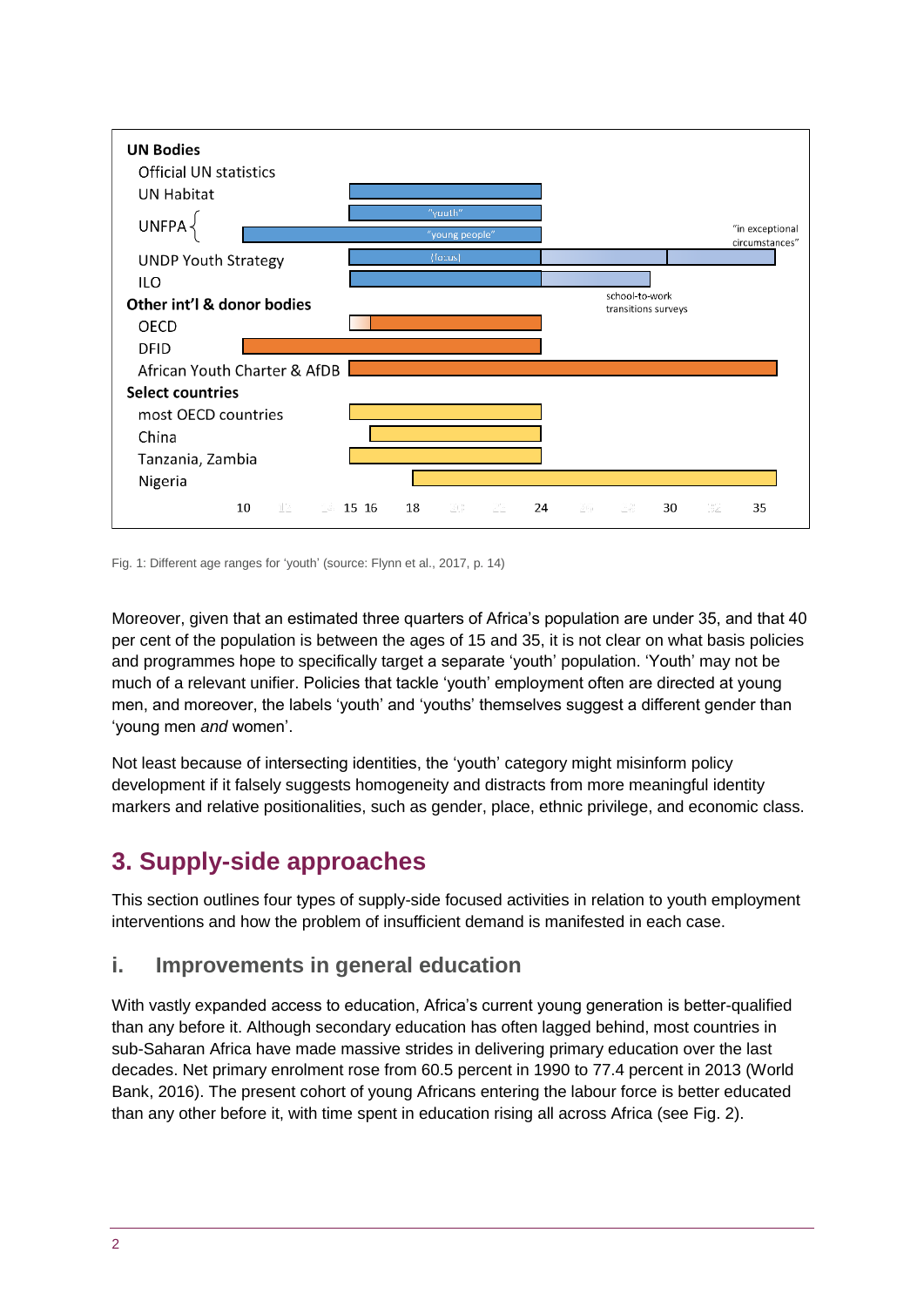

Fig. 2: Mean years of schooling of adults<sup>1</sup> in Africa's ten most populous countries<sup>2</sup>.

Yet, jobs still remain elusive, particularly in the formal, waged sector (Fox, Senbet & Simbanegavi, 2016, p. i3). Even with secondary or tertiary degrees, young people often struggle to find work. Young people (15-24) with higher education in sub-Saharan Africa are, in fact, twice as likely to be unemployed as those with a basic education (Betcherman & Khan, 2015). This is because lower-educated youth tend to be poorer and thus cannot afford to be idle, but it is also an indication that greater education itself is not necessarily a panacea for unemployment. As the most recent *World Development Report* (World Bank, 2018) highlights, many education systems fail both in terms of building practical skills and delivering the more intrinsic benefits of education.

### <span id="page-5-0"></span>**ii. Skills training for specific jobs**

The recognition of the limited payoff from greater general education in terms of jobs, particularly in Africa, has led to a heightened focus on the 'skills gap'. Many programmes increasingly focus on easing the transition into specific jobs, including through upskilling programmes, on-the-job training, apprenticeships, and short-term skills workshops.

-

 $1$  Average number of years of education received by people ages 25 and older.

 $2$  This graph was created using Google Public Data Explorer (Google, 2014) with data from the Human Development Report 2015, United Nations Development Programme (UNDP, 2015).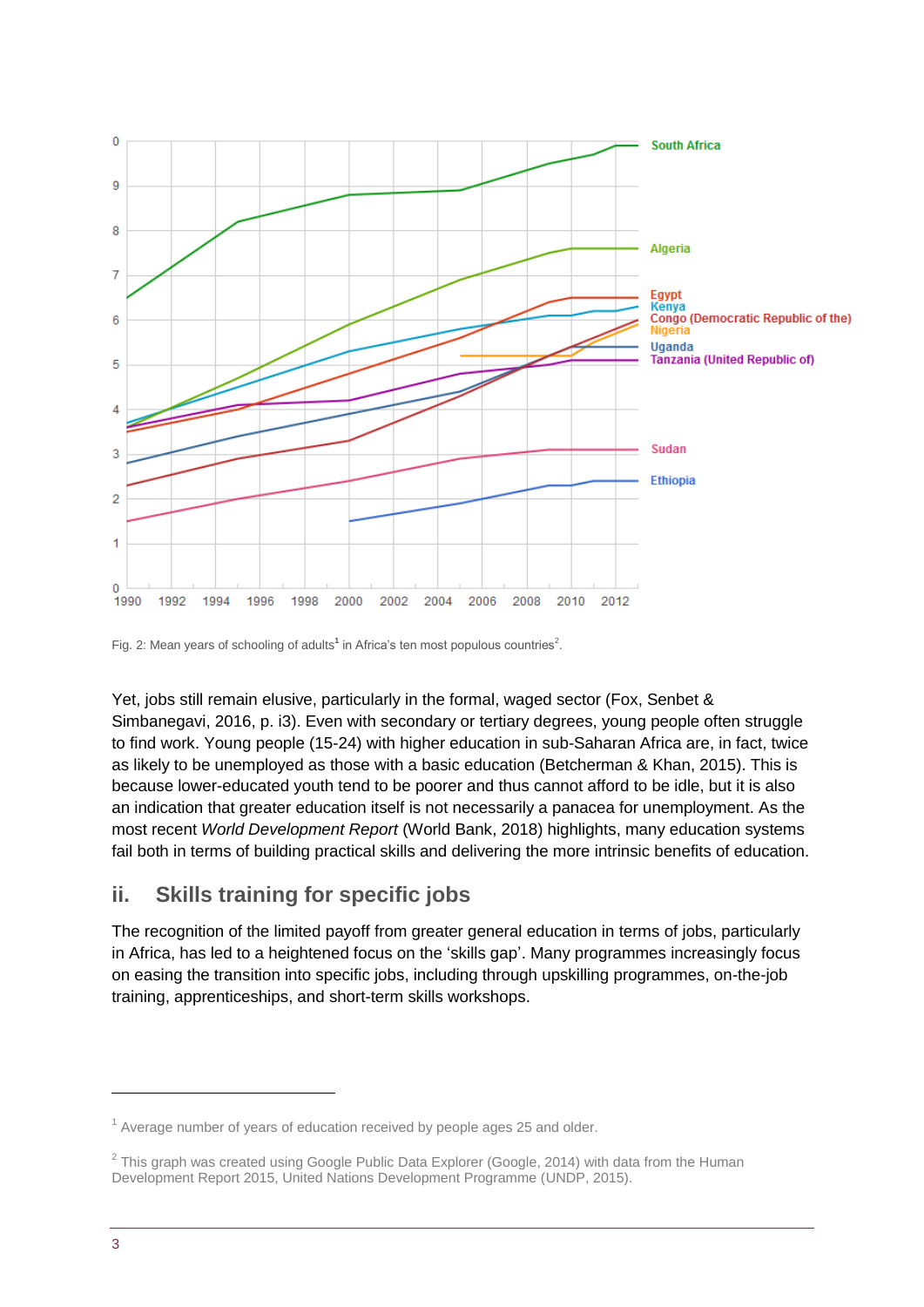However, even more than with general education, such programmes require an accurate identification of the particular positions or types of jobs for which skilled applicants are truly lacking.

#### **Challenges in skills training**

The "Sindh Skills Development Project", funded by the World Bank, aims to train 50,000 Pakistani youth aged 18-35 in textiles, heavy manufacturing, and retail and hospitality services, between 2011 and 2018. Trainings take place over a period of three months to a year, incorporating classroom-style education and practical training, provided by private sector trainers (including enterprises) and government and non-government institutions. In 2015, it was found that 35% of participants were employed and/or enrolled in continuing education, three months after completion of training (compared to a target of 40% being employed or in continuing education). The figures show that a large proportion of graduates had to continue with education instead of finding work, despite the training, and that nearly two-thirds still were seeking work even after completing the programme (Flynn et al., 2017, p. 24).

### <span id="page-6-0"></span>**iii. Behaviour change approaches**

Efforts to change attitudes and behaviours among young people are often woven into broader interventions for youth employment. "Behavioural change for activation" broadly refers to components in many programmes which aim to instil the 'right' values of responsibility, employability and entrepreneurship in young people. Programmes such as the ILO's Know about Business (KAB) initiative specifically aim to "provid[e] knowledge and practice about the desirable attributes for starting and operating a successful enterprise" (ILO, 2014, p. 1); attributes which include self-confidence, communication and negotiation skills, networking, initiative, and motivation.

In these programmes, it is often a presumption, rather than a fact-based assessment, that young people's attitudes and behaviours prevent them from finding work. They presuppose finding work to be an issue of willingness and ability, rather than of the availability of paid work. In the worst case, young people may be further dissuaded or disaffected by messaging that infers fault with them in situations in which jobs are genuinely scarce.

### <span id="page-6-1"></span>**iv. Entrepreneurship promotion**

Many donor organisations view entrepreneurship with great enthusiasm, as a means for driving development more broadly, and bringing young people into gainful work specifically. Typical entrepreneurship-oriented interventions include business and financial literacy training, access to finance, support in business plan development, and mentoring. For example, the Kenya Youth Business Trust (KYBT<sup>3</sup>) offers a four-day business course, direct funding or linkage to financial institutions, business plan development, and one-on-one mentoring on business management.

1

<sup>&</sup>lt;sup>3</sup> More information about the KYBT programme can be found at: www.youth-employmentinventory.org/inventory/view/947/.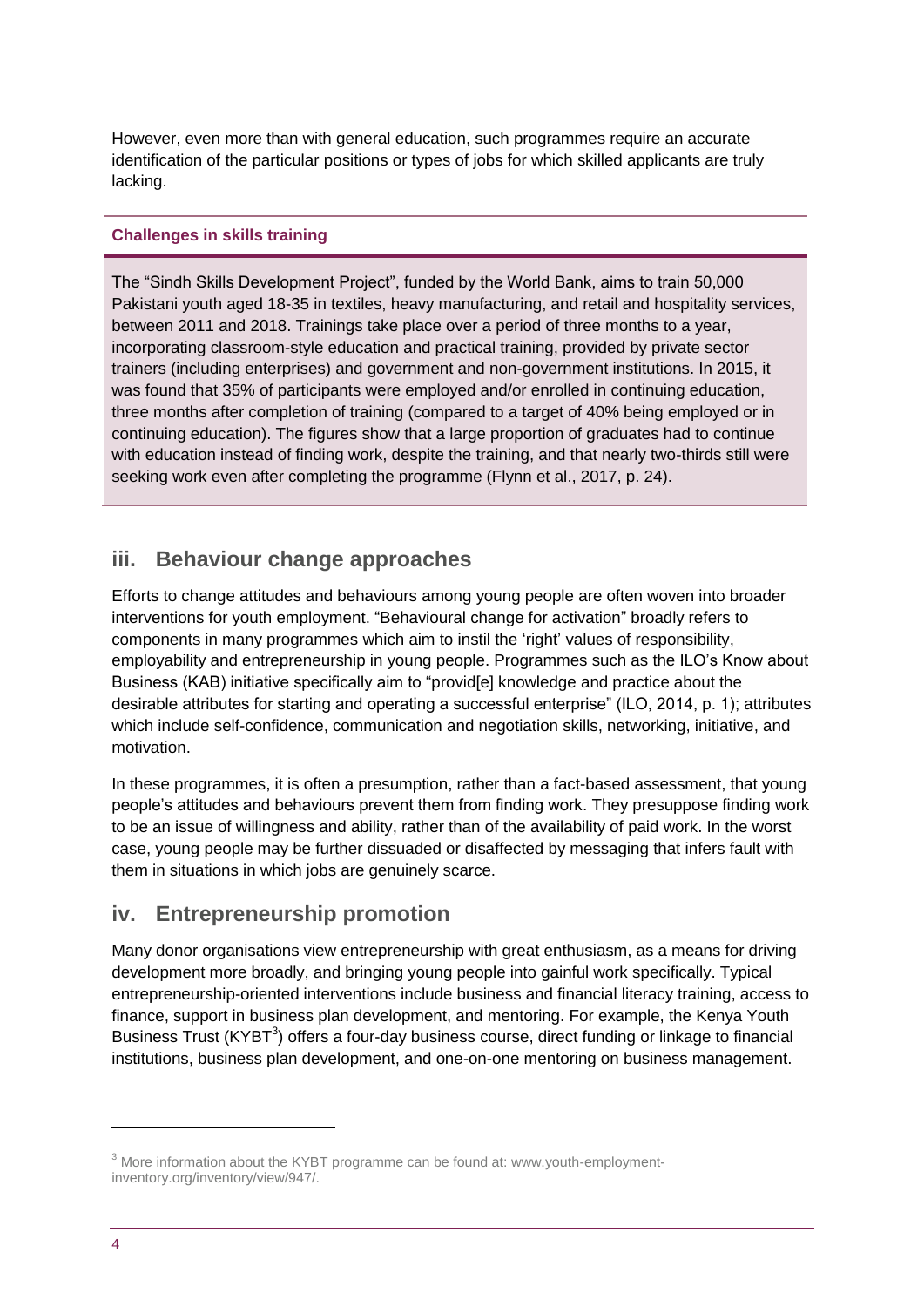A fascination with exceptional breakthrough innovations, driven by entrepreneurs, as well as the fact that many poor people already appear to be living and working as entrepreneurs, often underlie entrepreneurship-oriented approaches. At the same time, the supply-sidedness of entrepreneurship training and promotion is less obvious than in other interventions, as entrepreneurship removes young people from the status of job-seeker, and proponents of entrepreneurship interventions often hope to turn some from job-seekers into job-creators.

However, while entrepreneurially-engaged young people no longer need to be statistically counted as unemployed, this often does not mean that they are actually engaged in productive work nor have they ceased seeking employment. Young people in Africa often run microenterprises as a stopgap while continuing to seek waged work. As Burchell, Coutts, Hall, and Pye (2015, p. 35) conclude in an ILO review of the evidence, "self-employment is not necessarily a favourable employment status for young people in terms of the economic and social impacts it generates."

Also, entrepreneurship does not resolve the problem of low demand for young people's labour. Rather than seeking payments from employers (wages), young entrepreneurs must instead strive to sell their labour to the consuming public directly, in the form of goods and services. However, the structural constraints of African markets resurface as the public's constrained purchasing power, which in turn severely limits what young people can achieve as entrepreneurs.

The expectation that young entrepreneurs will create jobs for other young people is often based on a misconception of informal economy enterprises. Where larger formal enterprises may create jobs, most informal small enterprises (or household enterprises) remain small, and do not create stable jobs for employees. In fact, most small enterprises fail within a matter of years. Given their aim to reach large numbers of young people, youth entrepreneurship interventions mostly promote small, survivalist, 'necessity' enterprises, that do not generate growth or jobs (Bateman & Chang, 2012).

#### **Market inclusion is not enough**

In recent years, scholars have fielded the concept of "adverse incorporation" against one-sided policies that emphasise economic inclusion and draw attention to how the terms of incorporation into markets, which can be beneficent or adverse, are more important than inclusion/exclusion itself (Hickey & Du Toit, 2013). As studies of sweatshop work, cottage industries, or day labour, for instance, show, it is not necessarily a lack of participation that explains chronic poverty, but rather the adverse conditions of participation that these markets offer. The conditions are shaped by local history, politics, culture, gender and other identities. Seeking to integrate youth into markets more forcefully (for instance through entrepreneurship promotion) while not addressing structural factors risks generating adverse forms of incorporation, above all unsustainably low incomes and precarious conditions of work.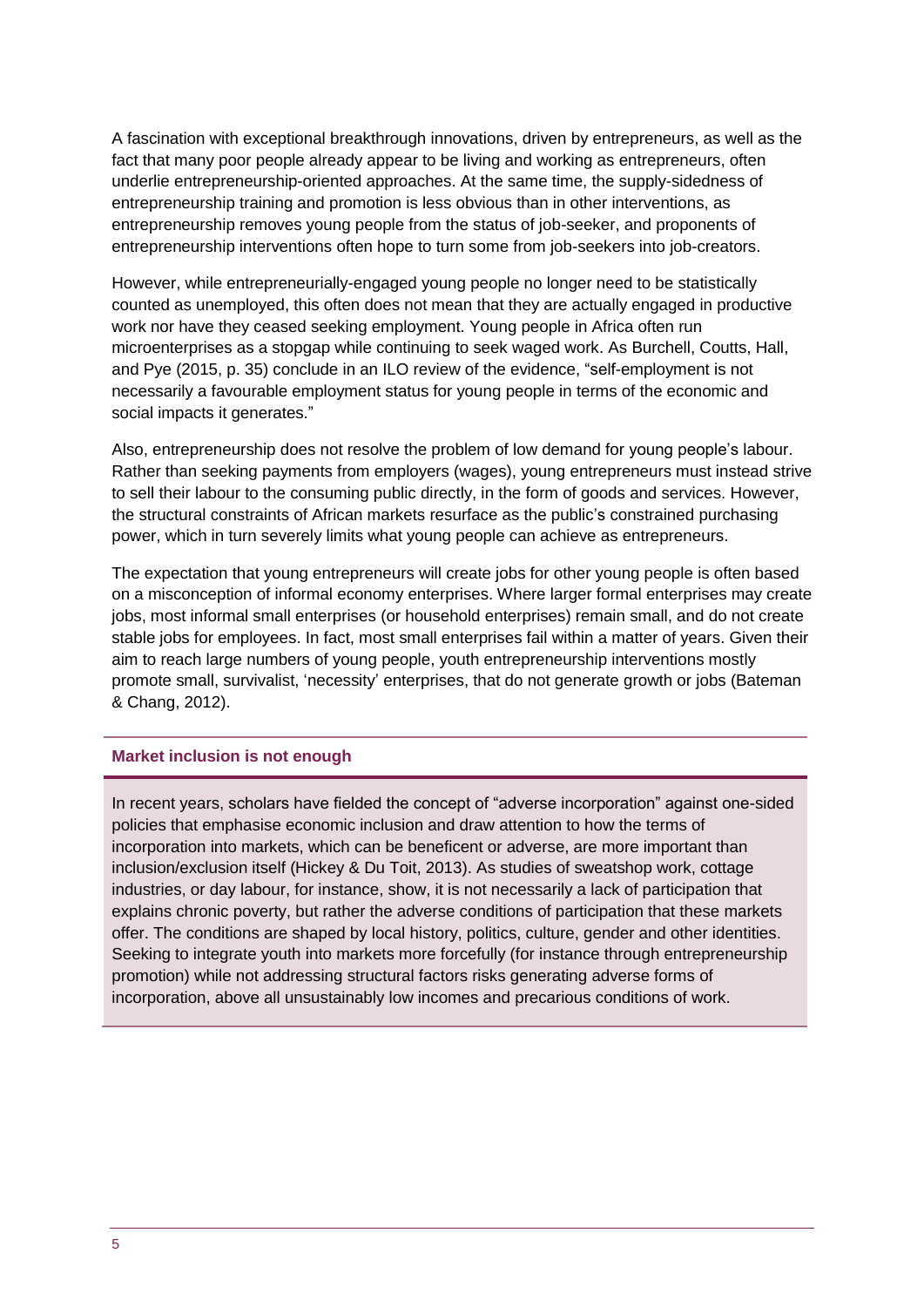# <span id="page-8-0"></span>**4. From supply to demand for labour**

Most often, young people are willing and able to work, but economies fail to provide adequate work. Present market-based approaches do not effectively address the persistent lack of demand for the labour-power that young Africans bring to the market.

### <span id="page-8-1"></span>**Accounting for the supply-side bias**

A number of factors may account for the past biases of many donor agencies and African governments towards supply-side interventions:

- Supply-oriented programmes appear to offer more incremental and small-scale approaches, which are more compatible with limited budgets and short time-frames, such as improving schooling in one region of a country, or localised entrepreneurship programmes.
- Focusing on the supply side matches recent decades' general emphasis on macroeconomic policy designed to ease constraints and "make markets work", rather than spending taxpayer money and interfering in markets.
- Entrepreneurship-oriented programmes are often misunderstood as demand-side interventions.
- Fallacy of composition: presuming a programme's success in securing jobs for a small number of participants can be replicated at scale, without understanding whether the right number of job opportunities actually exist.

### <span id="page-8-2"></span>**Dualism and labour demand**

The lack of aggregate demand at a global scale has had a clear impact on developing economies. Particularly since the financial crisis in 2008, slow growth has reflected a shortage in global aggregate demand, such that a vicious circle may be at work, as lower demand affects employment, thereby further depressing demand (Kapsos, Torres, Bonnet, & Horne, 2015, p. 20). However, in many lower-income countries, weak aggregate labour demand has continued even amid a context of economic growth, reflecting a pronounced dualism in African economies.

Dualism implies marked differences in economic development within countries, with vast subsistence and informal sectors remaining disconnected from a smaller, more advanced formal sector, which is often export-oriented. Especially in resource-rich low-income countries, growth is dominated by the export of commodities, yet these activities do not generate many jobs or otherwise foster wider linkages within the economy. Rather, they operate in enclaves.

These divisions constrain young people's options in navigating the world of work, especially when considering the sheer number of people seeking work. Even highly qualified young people in African countries find themselves stuck in long "queues" for a very limited number of formal jobs, and consequently suffer job insecurity and significant degrees of job "churn" (Chari et al., 2017). The problem for young people is that there is far too little demand for what they offer, regardless of skill, education, or ambition. They are usually forced to remain outside of enclaves of growth, or to seek highly precarious and unstable forms of work.

The oversupply of labour has received far less research and policy attention in recent years, despite being one of the oldest identified problems in development economics. Arthur Lewis (1954) identified developing countries as having an effectively "unlimited supply of labour",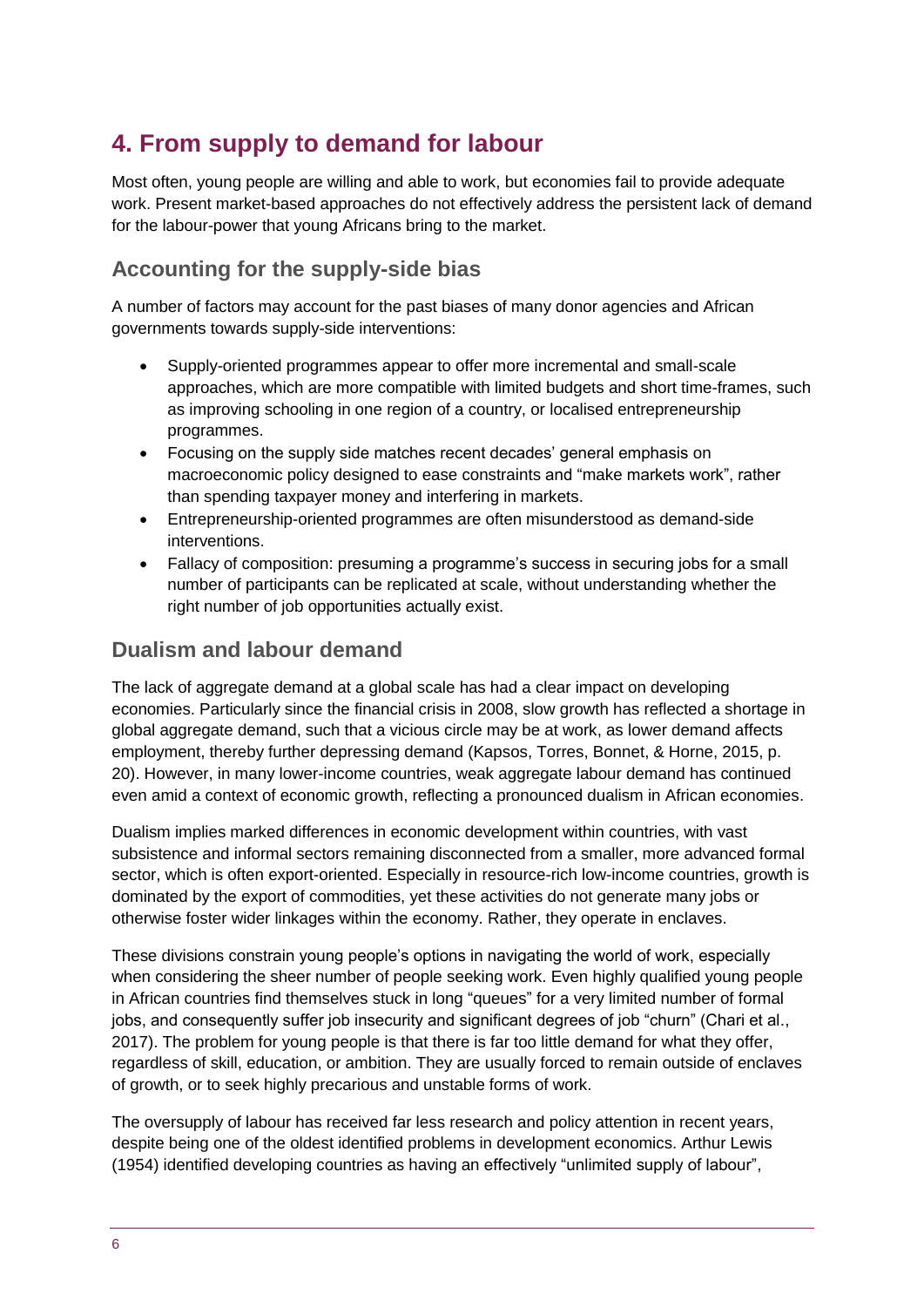contained in the vast subsistence farming sector. Far from constituting a competitive advantage in global markets, Lewis argued that excess labour would prevent countries from developing economically, because firms would have no incentive to invest in improved technologies.

Revisiting Lewis' theories may inform new thinking about how to earn a "demographic dividend" from Africa's demographic "youth bulge". Lewis suggested that creating demand in the urban economy through state investment and public spending was needed to reach a "turning point", where the farming sector and urban informal sector would hold no more surplus labour, allowing urban wages to rise, thus leading to falling poverty rates and a virtuous circle of economic development (Gollin, 2014).

# <span id="page-9-0"></span>**5. Policy implications**

- Domestic government and international donor-driven, welfare-oriented programmes that directly shore up the demand for (skilled and unskilled) labour – such as India's massive Mahatma Gandhi National Rural Employment Guarantee Act (NREGA) public works scheme, which guarantees employment in creating public infrastructure – can work to immediately create jobs, put cash in the hands of young people now (creating additional demand), and improve economic prospects in the longer term when infrastructure investments pay off.
- Strategies to make subsistence, particularly in agriculture, more feasible, could alleviate stress on labour markets. A first step might be to acknowledge that work alone cannot be expected to deliver decent livelihoods for all, particularly in rural areas. For example, universal public health insurance, a basic income grant to provide a financial baseline, and stronger institutions for local mutual support would help address some decent work deficits.
- International trade plays a widely recognised role in driving structural transformation, and can help generate new jobs and work opportunities. But it is also important to recognise that trade in itself is not enough and can even reinforce economic dualism when a small 'foreign' sector remains disconnected from the wider economy. It is important for policies to shape trade strategically so that it fosters structural transformation instead of locking economies into poverty traps and to ensure technological advances create employment and economic inclusion rather than jobless growth (Hernandez, Faith, Prieto Martín, & Ramalingam, 2016).
- Youth targeted strategies still have a role to play. For instance, the time that young people spend in education could be deliberately extended in order to alleviate the stress on labour markets. Internships, apprenticeships, and on-the-job training programmes can also be part of the solution if they help to engineer a rise in demand for young people's labour by paying a wage (that at least covers the cost of living). Participation in certified programmes could, for instance, be rewarded with a donor-funded or state-funded "youth stipend".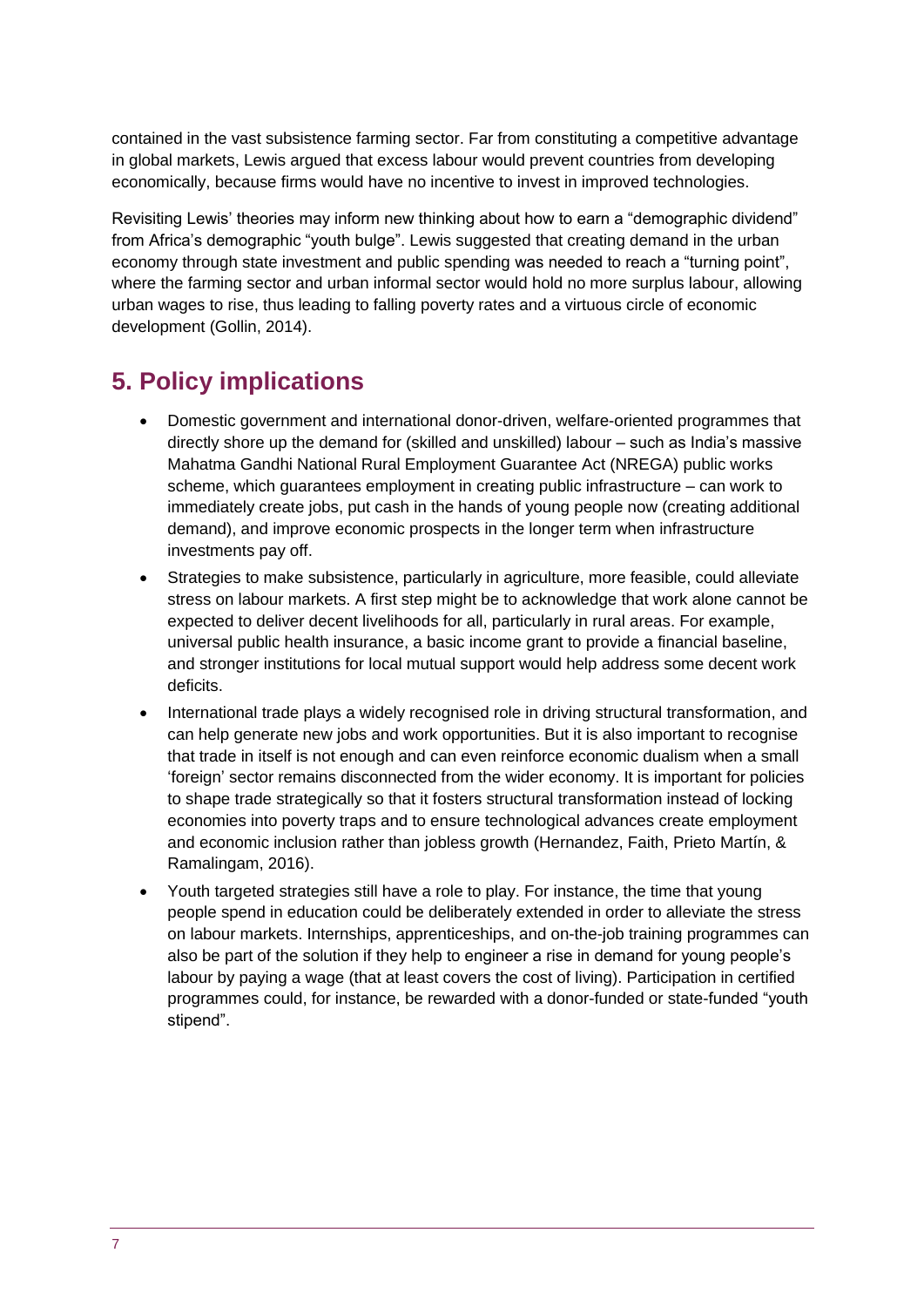# <span id="page-10-0"></span>**6. References**

- Bateman, M., & Chang, H.-J. (2012). Microfinance and the illusion of development: From hubris to nemesis in thirty years. *World Economic Review*, 1, 13–36.
- Betcherman, G., & Khan, T. (2015). Youth employment in sub-Saharan Africa: Taking stock of the evidence and knowledge gaps. Retrieved from International Development Research Centre (IDRC) website: [https://www.idrc.ca/sites/default/files/sp/Documents%20EN/Youth\\_Employment\\_Sub-](https://www.idrc.ca/sites/default/files/sp/Documents%20EN/Youth_Employment_Sub-Saharan_Africa_WEB_FINAL.pdf)[Saharan\\_Africa\\_WEB\\_FINAL.pdf](https://www.idrc.ca/sites/default/files/sp/Documents%20EN/Youth_Employment_Sub-Saharan_Africa_WEB_FINAL.pdf)
- Burchell, B., Coutts, A., Hall, E., Pye N. (2015). *Self-employment programmes for young people: A review of the context, policies and evidence* (EMPLOYMENT Working Paper No.198). Retrieved from ILO website: [http://www.ilo.org/wcmsp5/groups/public/--](http://www.ilo.org/wcmsp5/groups/public/---ed_emp/documents/publication/wcms_466537.pdf) [ed\\_emp/documents/publication/wcms\\_466537.pdf](http://www.ilo.org/wcmsp5/groups/public/---ed_emp/documents/publication/wcms_466537.pdf)
- Chari, A., Flynn, J., Mader, P., Mwaura, G., Oosterom, M. Roelen, K., Kpakra, R., Shittu, A.I., Sumberg, J. (2017). *Barriers to job creation and labour market access* (Working Paper). Retrieved from Business Environment Reform Facility (BERF) website: [http://businessenvironmentreform.co.uk/wp-content/uploads/2017/09/BERF-Youth-Labour-](http://businessenvironmentreform.co.uk/wp-content/uploads/2017/09/BERF-Youth-Labour-Markets-Research-Sept-2017.pdf)[Markets-Research-Sept-2017.pdf](http://businessenvironmentreform.co.uk/wp-content/uploads/2017/09/BERF-Youth-Labour-Markets-Research-Sept-2017.pdf)
- Das Gupta, M., Engelman, R., Levy, J., Luchsinger, G., Merrick, Rosen, J.E. (2014). *The Power of 1.8 Billion: Adolescents, youth and the transformation of the future*. Retrieved from United Nations Population Fund (UNFPA) website: [https://www.unfpa.org/sites/default/files/pub](https://www.unfpa.org/sites/default/files/pub-pdf/EN-SWOP14-Report_FINAL-web.pdf)[pdf/EN-SWOP14-Report\\_FINAL-web.pdf](https://www.unfpa.org/sites/default/files/pub-pdf/EN-SWOP14-Report_FINAL-web.pdf)
- Flynn, J.; Mader, P. & Oosterom, M. (2017). *Failing young people? Addressing the supply-side bias and individualisation in youth employment programming* (IDS Evidence Report No. 216). Brighton, UK: Institute of Development Studies.
- Fox, L., Senbet, L. W., & Simbanegavi, W. (2016). Youth employment in sub-Saharan Africa: challenges, constraints and opportunities. *Journal of African Economies, 25*(AERC Supplement 1), i3–i15. doi:10.1093/jae/ejv027
- Gollin, D. (2014). The Lewis model: A 60-Year retrospective. *Journal of Economic Perspectives* 28 (3), 71–88*.* doi:10.1257/jep.28.3.71
- Google. (2014). Public Data. Retrieved from:<https://www.google.com/publicdata/directory>
- Hernandez, K., Faith, B., Prieto Martín, P., & Ramalingam, B. (2016). *The impact of digital technology on economic growth and productivity, and its implications for employment and equality: An evidence review* (IDS Evidence Report No. 207). Brighton, UK: Institute of Development Studies.
- Hickey S. & du Toit A. (2013). Adverse incorporation, social exclusion, and chronic poverty. In A. Shepherd & J. Brunt (Eds.), *Chronic Poverty* (pp. 134–159). London, UK: Palgrave Macmillan.
- ILO. (2014). *Fostering future entrepreneurs: Encouraging entrepreneurship for jobs and development.* Retrieved from: [http://www.ilo.org/wcmsp5/groups/public/---ed\\_emp/--](http://www.ilo.org/wcmsp5/groups/public/---ed_emp/---emp_ent/---ifp_seed/documents/publication/wcms_175469.pdf) [emp\\_ent/---ifp\\_seed/documents/publication/wcms\\_175469.pdf](http://www.ilo.org/wcmsp5/groups/public/---ed_emp/---emp_ent/---ifp_seed/documents/publication/wcms_175469.pdf)